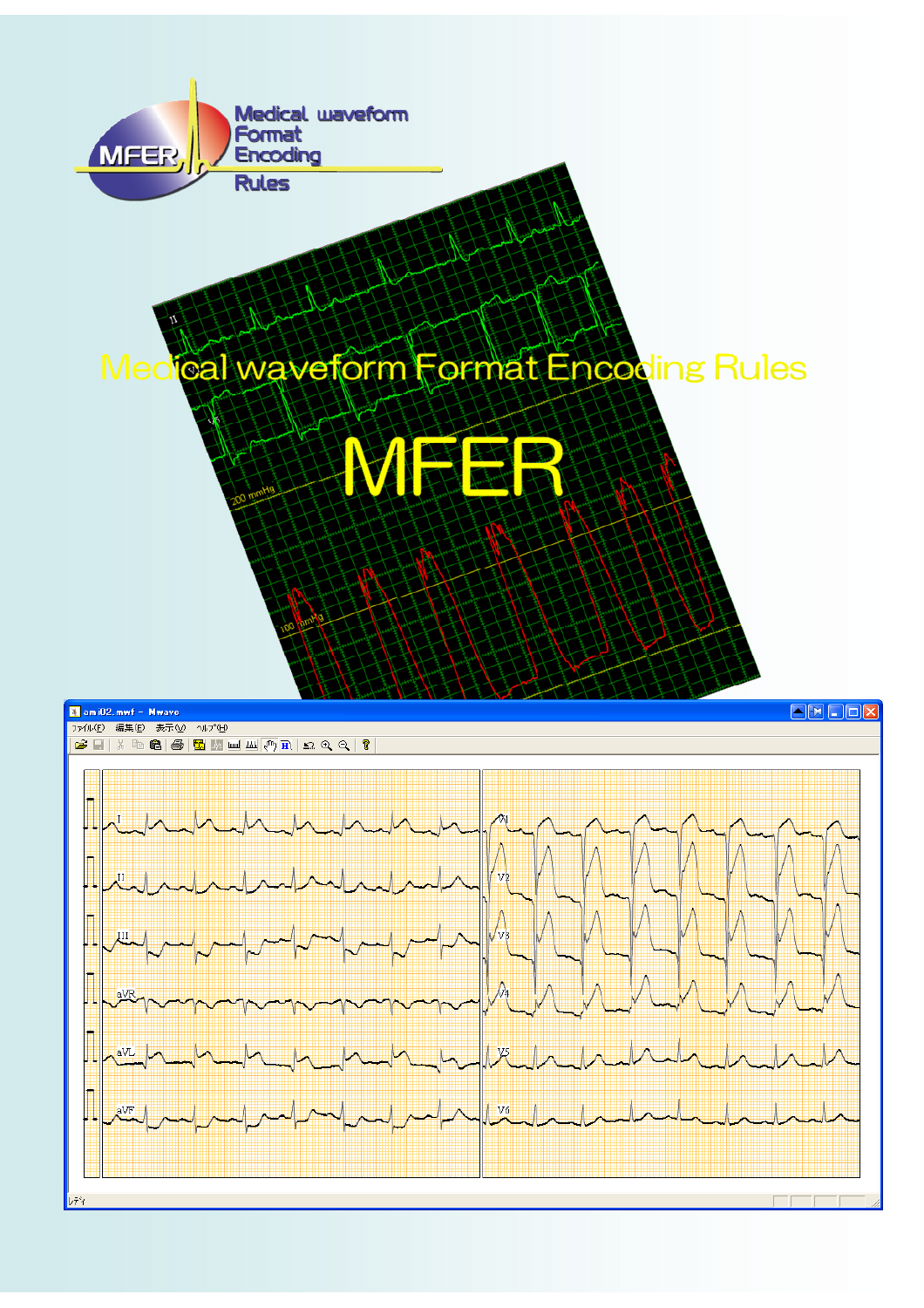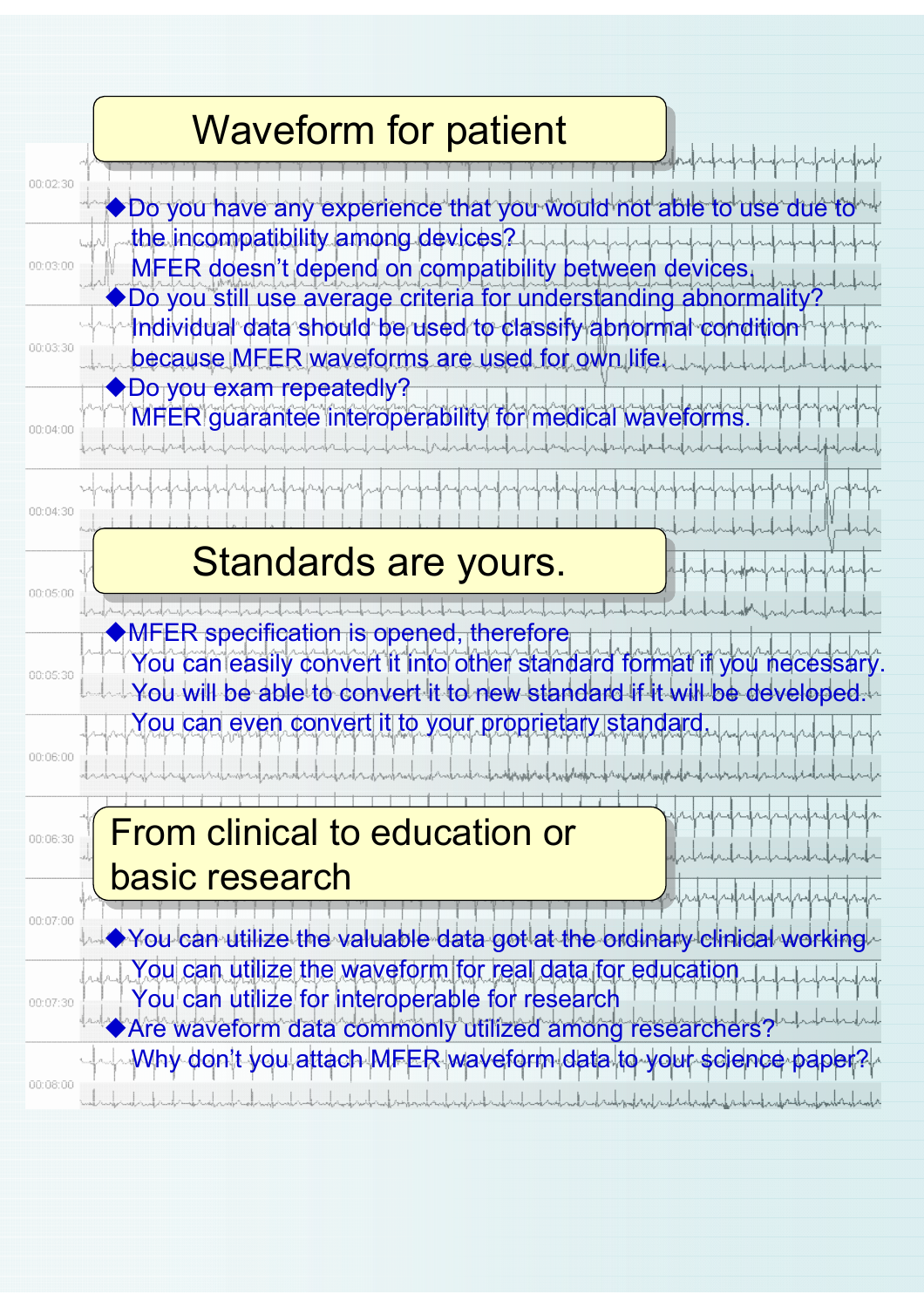## MFER is easy and simple

◆ The MFER specification is simple.

 $\blacklozenge$  Is it difficult to understand the specification for you?

 $\blacklozenge$  It is quite easy that implementation and validation.

◆ Standard 12 lead ECG is completely described with only nine tags

| Data                            | Type                     |                | Length   Contents            |
|---------------------------------|--------------------------|----------------|------------------------------|
| 08 01 01                        | 08 Waveform identifier   |                | 1 Standard 12 Tead ECG       |
| 0B 04 01 FD 00<br>01            | 0B Sampling frequency    | 4              | Sampling interval=1ms        |
| 0C 04 00 F7 03 E8               | OC Sampling resolution   | 4 <sup>1</sup> | $Resolution(volt) = 1 \mu V$ |
| $04$ $04$ $00$ $00$<br>00<br>01 | 04 Data block length     | 4              | Block length=1               |
| $00\quad08$<br>05 04 00 00      | 05 Channel number        | 4              | Channel=8                    |
| 06 04 00 00<br>27 10            | 06 Seguence number       | 4              | Sequence=10000               |
| 3F 00 03 09 01 01               | 3F Channel(0) attribute  | 3              |                              |
| 09 01 01                        | 09 Waveform or lead name |                | Lead I                       |
| 3F 01 03 09 01 02               | 3F Channel(1) attribute  | 3              |                              |
| 09 01 02                        | 09 Waveform or lead name |                | Lead II                      |
| 3F 02 03 09 01 03               | 3F Channel(2) attribute  | 3              |                              |
| 09 01 03                        | 09 Waveform or lead name | 1.             | Lead V1                      |
| 3F 03 03 09 01 04               | 3F Channel(3) attribute  | 3              |                              |
| 09 01 04                        | 09 Waveform or lead name |                | Lead V2                      |
| 3F 04 03 09 01 05               | 3F Channel(4) attribute  | 3              |                              |
| 09 01 05                        | 09 Waveform or lead name |                | Lead V3                      |
| 3F 05 03 09 01 06               | 3F Channel(5) attribute  | 3              |                              |
| 09 01 06                        | 09 Waveform or lead name |                | Lead V4                      |
| 3F 06 03 09 01 07               | 3F Channel(6) attribute  | 3              |                              |
| 09 01 07                        | 09 Waveform or lead name |                | Lead V5                      |
| 3F 07 03 09 01 08               | 3F Channel(7) attribute  | 3              |                              |
| 09 01 08                        | 09 Waveform or lead name | $\mathbf{1}$   | Lead V6                      |
| 1E 84 00 02<br>71               | 1E Waveform              | 160000         | Waveform data=80000          |

MFER can describe all medical waveforms

 MFER can describe not only all ECG waveforms but also EEG, respiratory waveforms including spirometry and so on.

◆ 12 lead ECG, Holter ECG, Stress ECG, Monitoring ECG, etc.

MFER is used with other excellent standard such as HL7,DICOM, IEEE etc.

- $\blacklozenge$  It is easily handled on DBMS
- ◆ You can study and search easily by managing examination data, findings, etc. on a database.
- MFER is established as ISO/TS 11073-92001:2007.